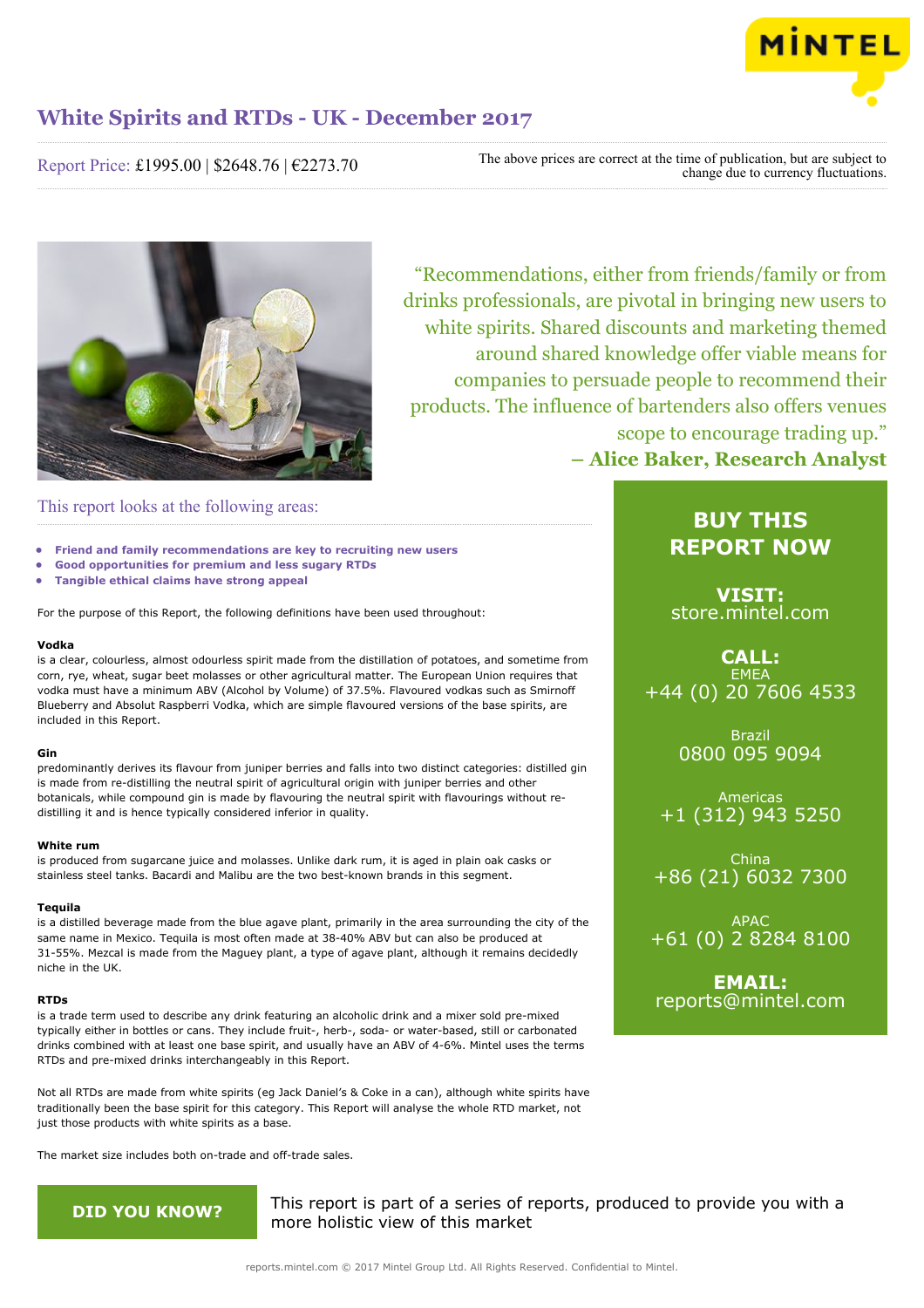

Report Price: £1995.00 | \$2648.76 | €2273.70

The above prices are correct at the time of publication, but are subject to change due to currency fluctuations.

# **Table of Contents**

|                            | <b>Overview</b>                                                                                                                                                       |  |  |
|----------------------------|-----------------------------------------------------------------------------------------------------------------------------------------------------------------------|--|--|
|                            | What you need to know                                                                                                                                                 |  |  |
|                            | Products covered in this report                                                                                                                                       |  |  |
|                            | <b>Executive Summary</b>                                                                                                                                              |  |  |
|                            | The market                                                                                                                                                            |  |  |
|                            | Inflation and growth in vodka and gin boost the market 2012-17                                                                                                        |  |  |
|                            | Further inflation and mixed volume sales expected 2017-22<br>Figure 1: Total value sales of white spirits and RTDs, 2012-22                                           |  |  |
|                            | Growth for vodka and gin in 2017, while white rum sales remain flat                                                                                                   |  |  |
|                            | White spirits' on-trade performances mirror those of retail in 2017                                                                                                   |  |  |
|                            | Various factors raise costs for spirits companies                                                                                                                     |  |  |
|                            | Health organisations urge cutbacks on alcohol                                                                                                                         |  |  |
|                            | Companies and brands                                                                                                                                                  |  |  |
|                            | Smirnoff remains ahead on vodka, while Gordon's loses share despite sales growth<br>Figure 2: Leading brands' sales in the UK retail vodka market, by value, 2016/17* |  |  |
|                            | Leading and smaller brands continue to release limited editions                                                                                                       |  |  |
|                            | Crossover brands enter the market                                                                                                                                     |  |  |
|                            | Advertising spend falls to a four-year low in 2016                                                                                                                    |  |  |
|                            | Brands continue to project desirable lifestyle image in their 2017 advertising                                                                                        |  |  |
|                            | Smirnoff, Absolut and Bacardi all score well on fun                                                                                                                   |  |  |
|                            | The consumer                                                                                                                                                          |  |  |
|                            | Six in ten UK adults drink white spirits, while a third drink RTDs<br>Figure 3: Usage of white spirits, by type, October 2017                                         |  |  |
|                            | Ageing UK population to impede growth for both segments                                                                                                               |  |  |
|                            | Vodka enjoys varied usage, while gin is associated with relaxing at home                                                                                              |  |  |
|                            | Price and promotions are key influences on white spirits buying<br>Figure 4: White spirits buying factors, when buying for themselves and as a gift, October 2017     |  |  |
|                            | Recommendations and gifting are key to recruiting new users<br>Figure 5: Behaviours relating to white spirits and RTDs, October 2017                                  |  |  |
|                            | Calorie labelling per serving on-pack and on menus could appeal to health-conscious drinkers<br>Figure 6: Attitudes towards white spirits and RTDs, October 2017      |  |  |
|                            | What we think                                                                                                                                                         |  |  |
| <b>Issues and Insights</b> |                                                                                                                                                                       |  |  |
|                            | Friend and family recommendations are key to recruiting new users                                                                                                     |  |  |
|                            | The facts                                                                                                                                                             |  |  |

The implications

# BUY THIS REPORT NOW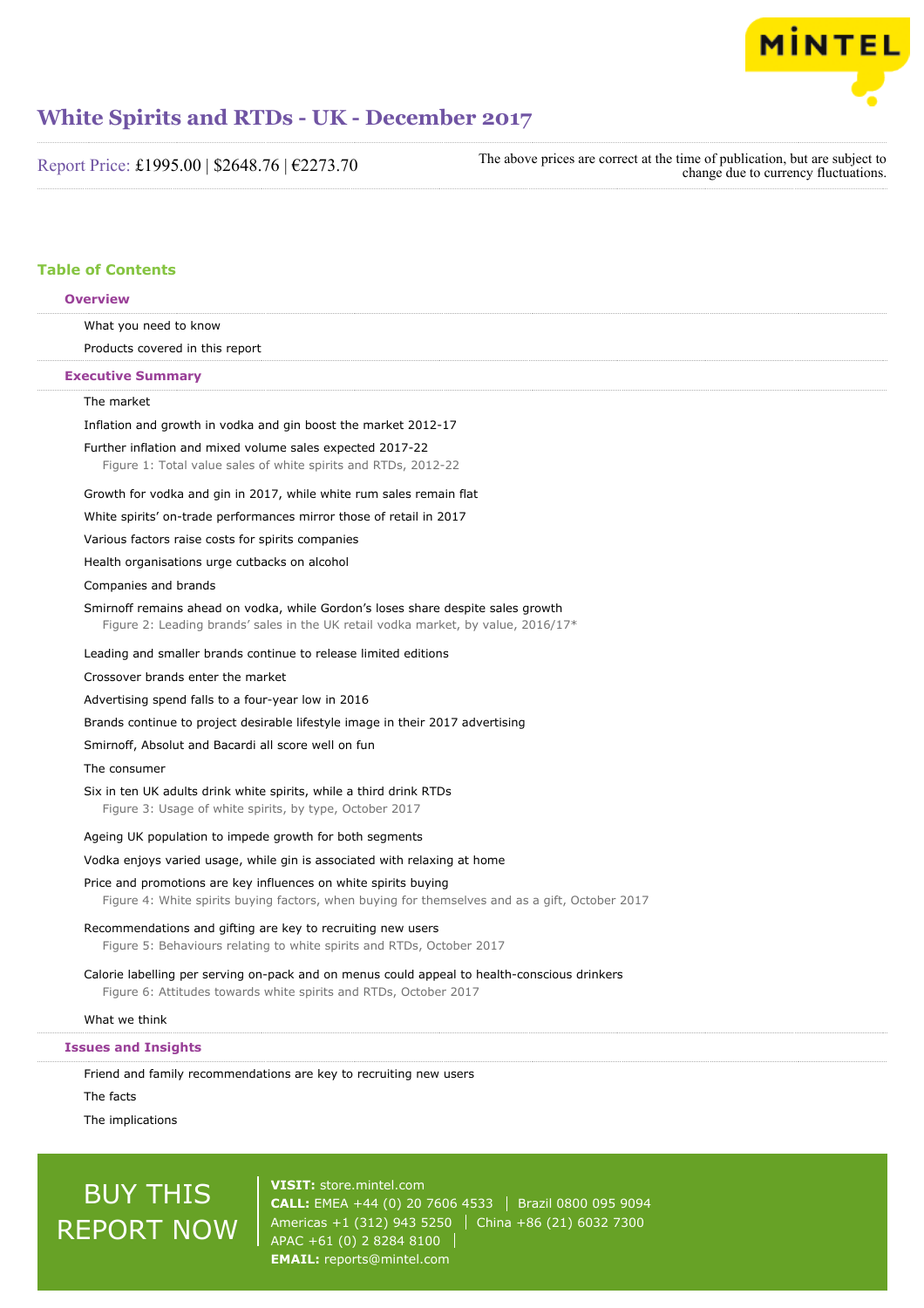

Report Price: £1995.00 | \$2648.76 | €2273.70

The above prices are correct at the time of publication, but are subject to change due to currency fluctuations.

Good opportunities for premium and less sugary RTDs The facts The implications Tangible ethical claims have strong appeal The facts

The implications

# **The Market – What You Need to Know**

Inflation and growth in vodka and gin boost the market 2012-17

Further inflation and mixed volume sales expected 2017-22

Growth for vodka and gin in 2017, while white rum sales remain flat

White spirits' on-trade performances mirror those of retail in 2017

Various factors raise costs for spirits companies

Health organisations urge cutbacks on alcohol

#### **Market Size and Forecast**

Inflation and growth in vodka and gin lifts the market 2012-17

## Further inflation and mixed volume sales results expected for 2017-22

Figure 7: Total value and volume sales of white spirits and RTDs, 2012-22

Figure 8: Total value sales of white spirits and RTDs, 2012-22

#### Forecast methodology

# **Market Segmentation**

# Vodka sales remain in modest growth throughout 2012-17

Consumer spending cutbacks to erode vodka volume sales Figure 9: Total value and volume sales of vodka, 2012-22

Figure 10: Total value sales of vodka, 2012-22

# Further strong volume sales growth for gin in 2017

# Premiumisation helps to push prices up in 2017

# Gin's growth to slow 2017-22

Figure 11: Total value and volume sales of gin, 2012-22

Figure 12: Total value sales of gin, 2012-22

# White rum volume sales remain flat in 2017

### White rum sales to remain flat 2017-22

Figure 13: Total value and volume sales of white rum, 2012-22

Figure 14: Total value sales of white rum, 2012-22

# Tequila/Mezcal grows but remain niche 2012-17

Fall in number of young adults to impede growth for tequila/Mezcal Figure 15: Total value and volume sales of tequila/mezcal, 2012-22

Figure 16: Total value sales of tequila/mezcal, 2012-22

### Strong NPD activity powers revival in RTDs

# BUY THIS REPORT NOW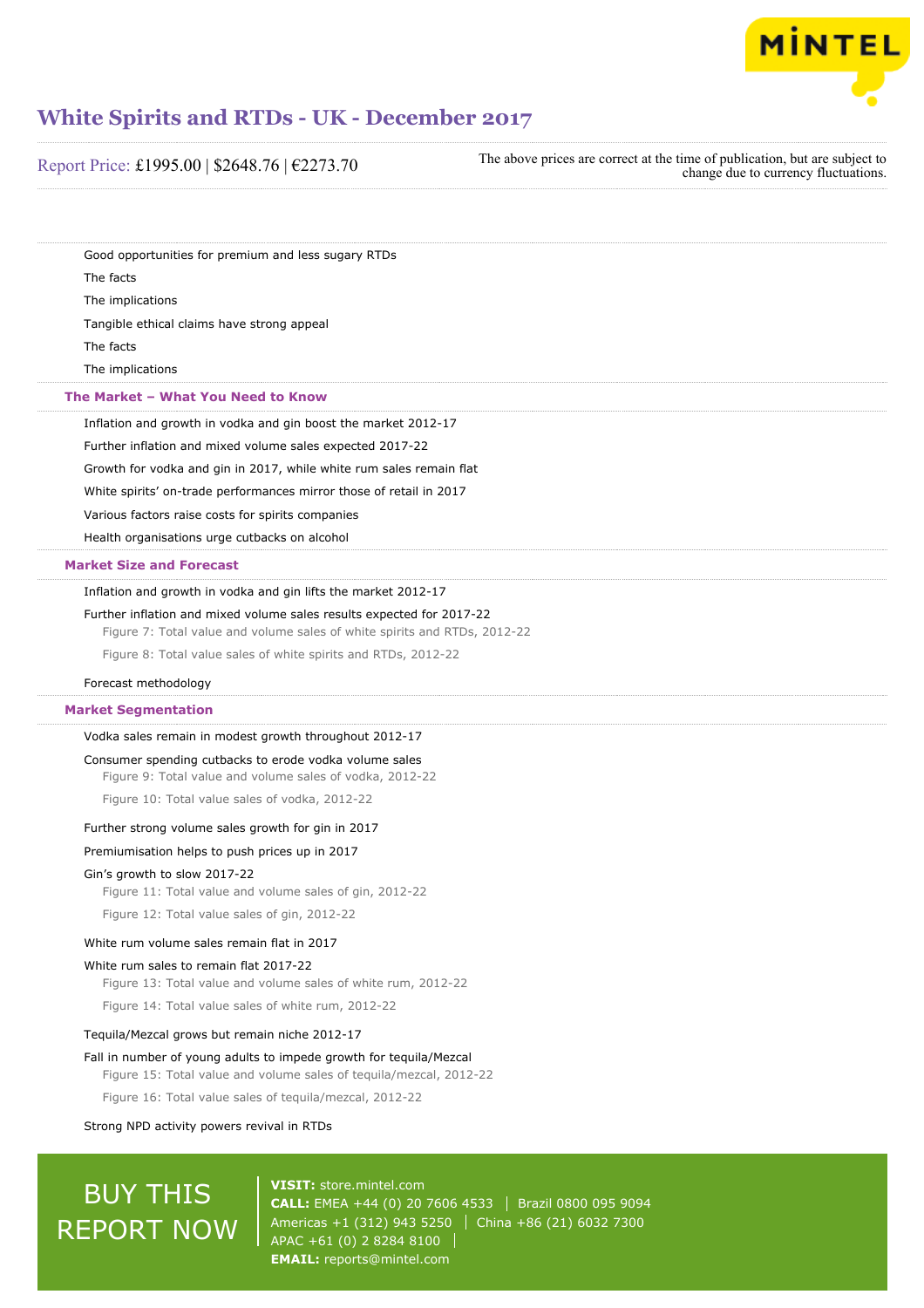

Report Price: £1995.00 | \$2648.76 | €2273.70

The above prices are correct at the time of publication, but are subject to change due to currency fluctuations.

# Prices fall in 2017

Ageing population and sugar concerns to hinder RTDs growth 2017-22

Figure 17: Total value and volume sales of RTDs, 2012-22

Figure 18: Total value sales of RTDs, 2012-22

# **Channels to Market**

Higher prices in the on-trade allow it to lead on values but not volumes

Figure 19: UK value and volume sales of white spirits and RTDs in the on- and off-trade, by type, 2015-17

### White spirits' on-trade performances mirror those of retail in 2017

## **Market Drivers**

Inflation and increased alcohol duties raise costs for spirits companies

UK Supreme Court approves alcohol minimum unit price

Income squeeze threatens category growth

Premium RTDs can benefit from an income squeeze

A third of adults have reduced alcohol intake

Health organisations advise measures to reduce alcohol consumption

Ageing UK population to impede both white spirits and RTDs

Further growth in distilleries in 2016

# **Companies and Brands – What You Need to Know**

Smirnoff remains ahead on vodka, while Gordon's loses share despite sales growth

Leading and smaller brands continue to release limited editions

Crossover brands enter the market

Advertising spend falls to a four-year low in 2016

Brands continue to project desirable lifestyle image in their 2017 advertising

Smirnoff, Absolut and Bacardi all score well on fun

# **Market Share**

# Smirnoff retains its position as the leading vodka brand in retail

Figure 20: Leading brands' sales and shares in the UK retail vodka market, 2014/15-2016/17

Figure 21: Leading distributors' sales and shares in the UK retail vodka market, 2014/15-2016/17

# On-trade promotions boost Russian Standard

# Gordon's remains the leading gin brand in retail

Figure 22: Leading brands' sales and shares in the UK retail gin market, 2014/15-2016/17

Figure 23: Leading distributors' sales and shares in the UK retail gin market, 2014/15-2016/17

…but its lead narrows as competition heats up

## Tanqueray pushes forward

Increased distribution helps smaller gin brands to grow

NPD boosts own-label gin

### Bacardi's sales slip as white rum's lacklustre performance continues

Figure 24: Leading brands' sales and share in the UK retail white rum market, 2014/15-2016/17

# **BUY THIS** REPORT NOW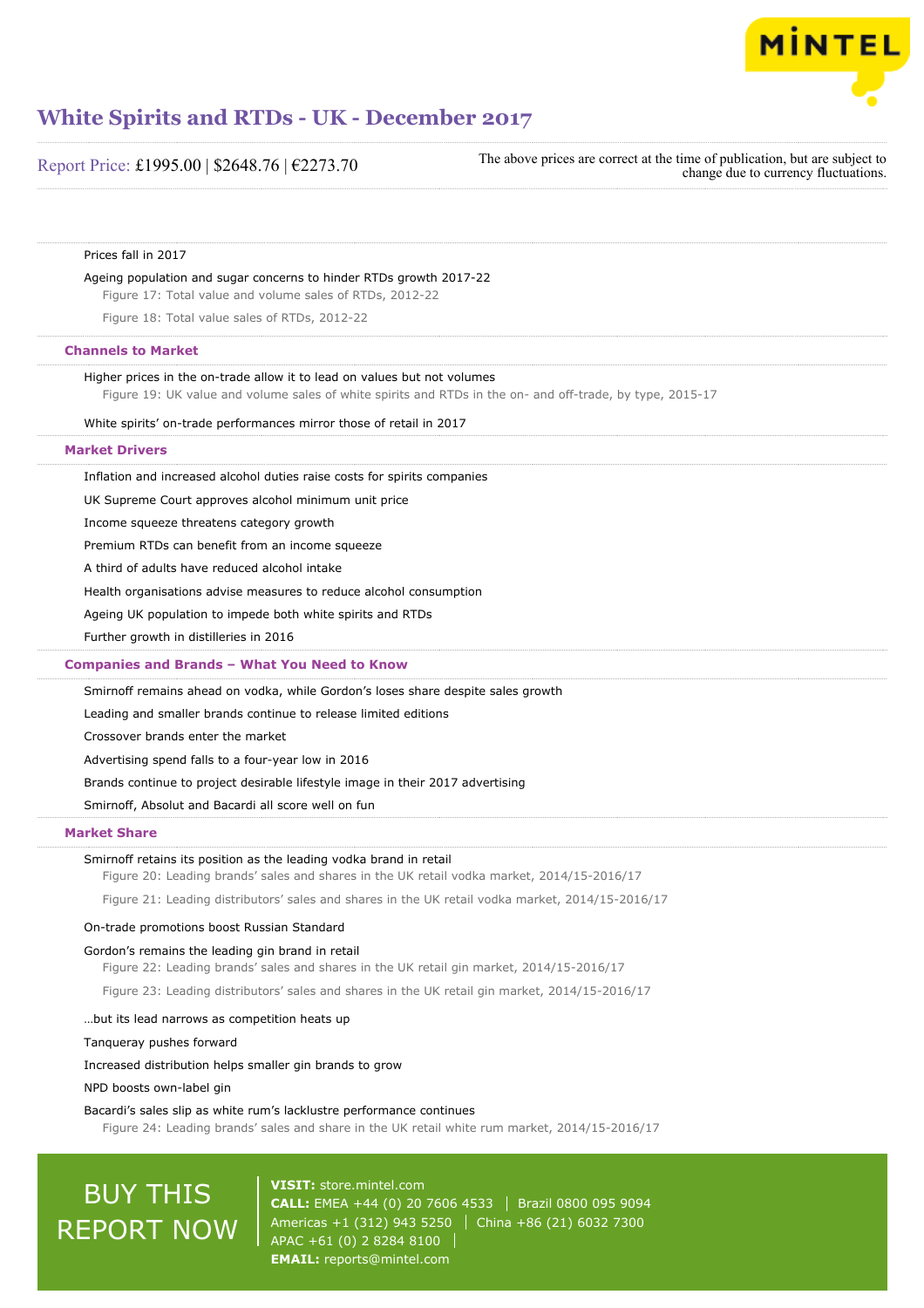

# Report Price: £1995.00 | \$2648.76 | €2273.70

The above prices are correct at the time of publication, but are subject to change due to currency fluctuations.

Figure 25: Leading distributors' sales and share in the UK retail white rum market, 2014/15-2016/17

# Sierra displaces Jose Cuervo as the leading tequila brand in retail

Figure 26: Leading brands' sales and share in the UK retail tequila/mezcal market, 2014/15-2016/17

Figure 27: Leading distributors' sales and share in the UK retail tequila/mezcal market, 2014/15-2016/17

# WKD fails to benefit from the RTDs' resurgence

Figure 28: Leading brands' sales and shares in the UK retail RTDs market, 2014/15-2016/17

### Diageo RTDs do not always mirror performance of the main brands

### **Launch Activity and Innovation**

Major and smaller brands continue to release limited editions

Leading players and niche brands add seasonal flavours

Smaller brands refer to historical events to spark consumer interest

Limited-edition packaging used to add visual appeal and showcase ethical credentials

Craft spirits brand unveils cask-aged gin

Flavoured gins appear in an array of colours

Diageo targets Millennials with pink gin

Unusual colours provide strong differentiation

Growth in premium own-label NPD

Botanicals detailed to enhance premium positioning

Crossover brands enter the market

Beer companies expand into white spirits

…as do wine producers

Condiments brand unveils garlic vodka

References to terroir used to make significance of ingredient provenance more tangible

Belvedere unveils terroir-focused Single Estate range

Craft distillers emphasize their unique ingredients

Waitrose launches first gin created by customer

Leading players build up their RTD ranges

Craft brewers launch their own pre-mixed G&Ts

Smaller brands and retailers release premium RTDs

Fruit and tea flavoured RTDs flag up their quality ingredients

Drawing inspiration from the on-trade

# **Advertising and Marketing Activity**

Advertising spend falls to a four-year low in 2016

Figure 29: Total above-the line, online display and direct mail advertising expenditure on white spirits^ and RTDs (sorted by 2016), 2013-17

Diageo continues two-pronged focus on inclusivity and enjoyment

Smirnoff airs its latest 'we're open' advert

'Choose Love' campaign supports the LGBT community

Gordon's continues to push the treat aspects

Gordon's Facebook competition lays clues for followers

# BUY THIS REPORT NOW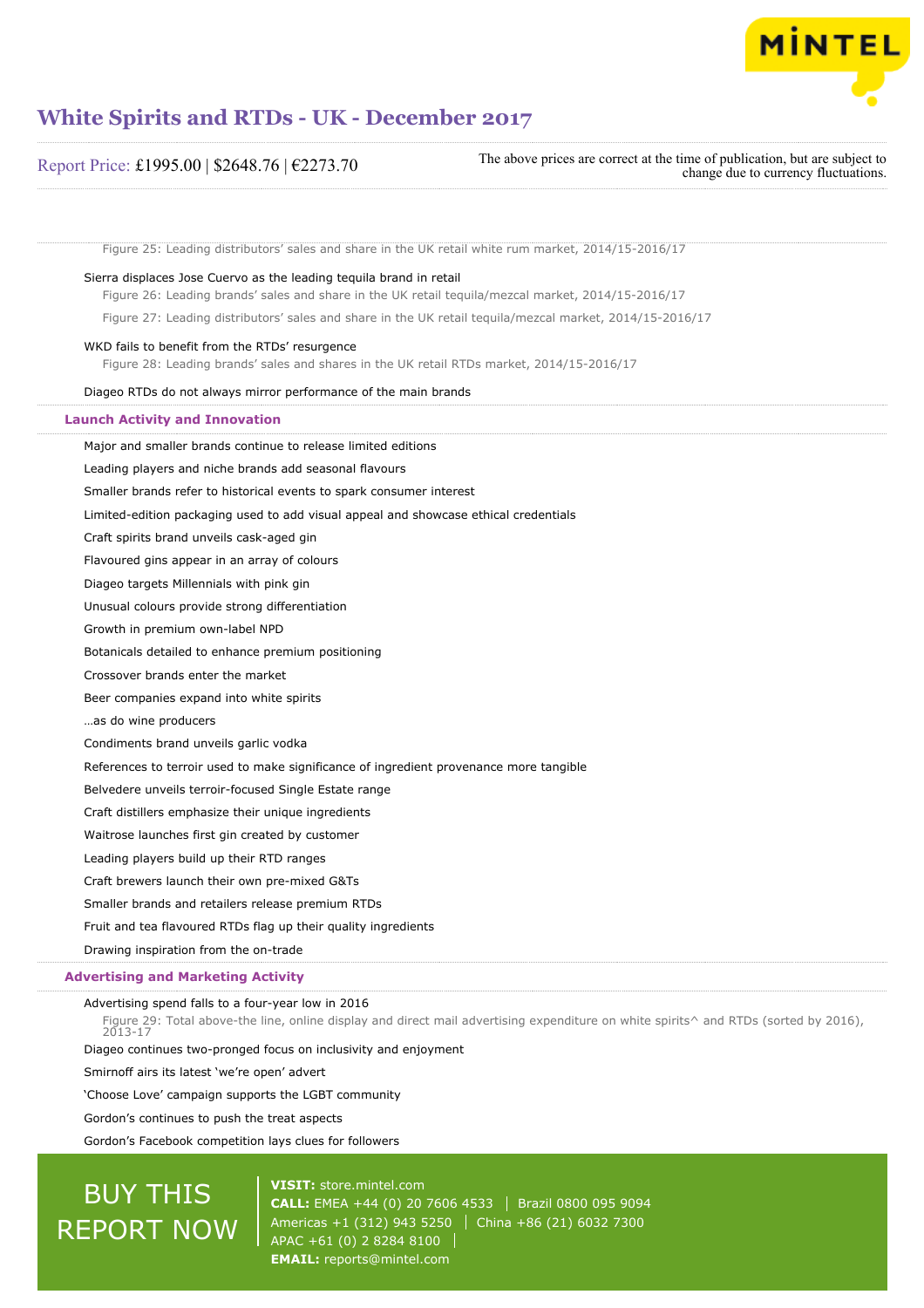

Report Price: £1995.00 | \$2648.76 | €2273.70

The above prices are correct at the time of publication, but are subject to change due to currency fluctuations.

Multiple brands promoted in link-up with Amazon Bacardi positions Grey Goose as ideal gift in Christmas advert New Bacardi campaign celebrates the carnival Pernod Ricard supports its rum brands Malibu projects aspirational 'perfect summer' image Havana Club looks to drive associations with Cuban lifestyles Smaller brands highlight their differences from the mainstream on social media Hendrick's focuses on cucumbers and praises unconventionality Chase Distillery highlights its family-owned credentials and in-house production Nielsen Ad Intel coverage **Brand Research**

### Brand map

Figure 30: Attitudes towards and usage of selected brands, November 2017

Key brand metrics

Figure 31: Key metrics for selected brands, November 2017

- Brand attitudes: Smirnoff and Gordon's have the strongest quality associations Figure 32: Attitudes, by brand, November 2017
- Brand personality: Smirnoff and Bacardi are the most widely seen as accessible Figure 33: Brand personality – Macro image, November 2017

# Gordon's is the most widely seen as traditional

Figure 34: Brand personality – Micro image, November 2017

### Brand analysis

Absolut is widely seen as fun, and has something of a cool image Figure 35: User profile of Absolut, November 2017

## Smirnoff is the most trusted brand

Figure 36: User profile of Smirnoff, November 2017

# Gordon's is associated with tradition and quality

Figure 37: User profile of Gordon's, November 2017

Russian Standard performs well on purity and authenticity compared with other brands Figure 38: User profile of Russian Standard, November 2017

### Sipsmith's craft positioning boosts sophisticated image

Figure 39: User profile of Sipsmith, November 2017

# Bacardi scores well on fun Figure 40: User profile of Bacardi, November 2017

Over-45s are most inclined to recommend Greenall's

Figure 41: User profile of Greenall's, November 2017

### **The Consumer – What You Need to Know**

Six in ten UK adults drink white spirits, while a third drink RTDs

# Ageing UK population to impede growth for both segments

# BUY THIS REPORT NOW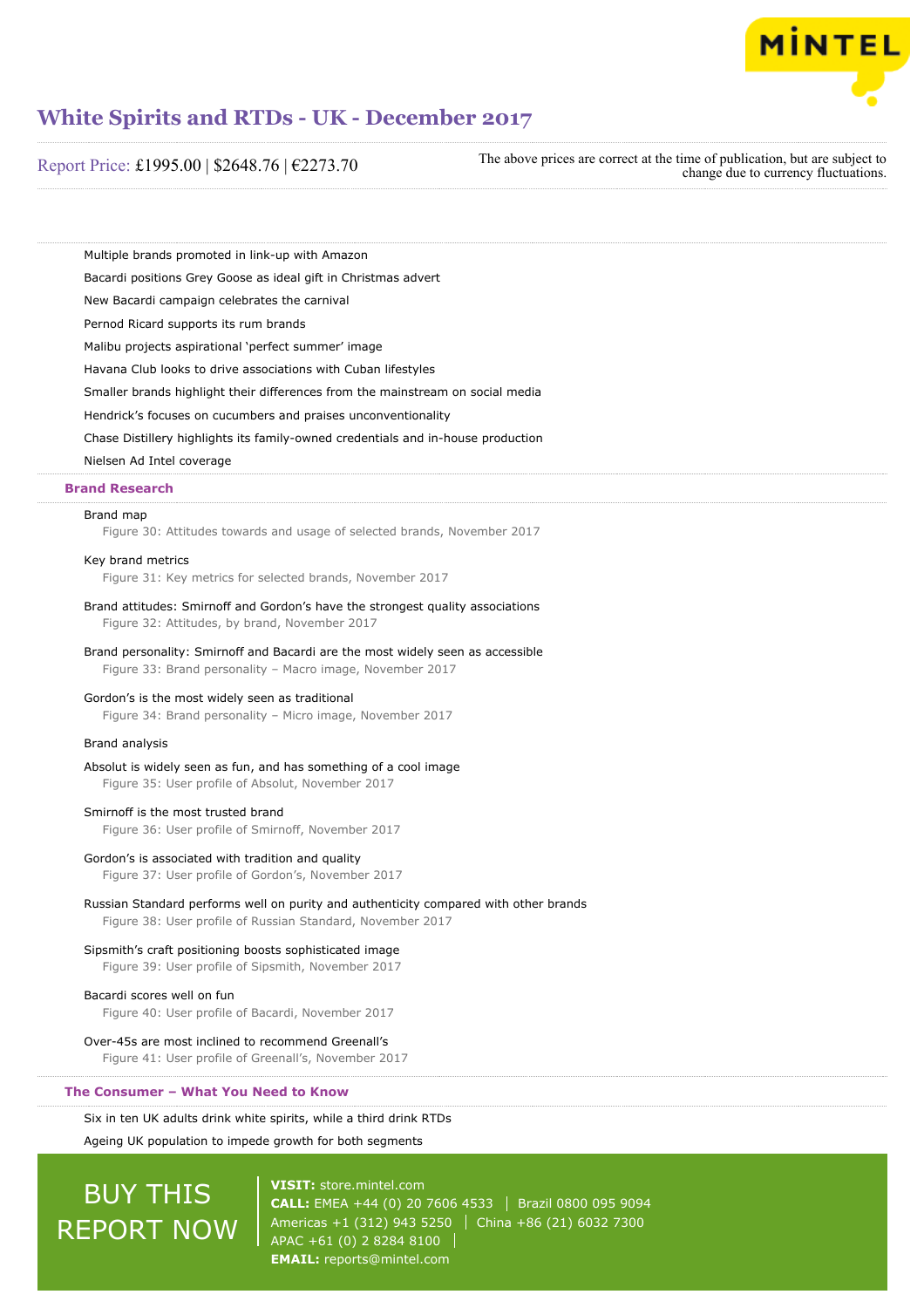

|  | Report Price: £1995.00   \$2648.76   €2273.70 |  |  |  |
|--|-----------------------------------------------|--|--|--|
|--|-----------------------------------------------|--|--|--|

The above prices are correct at the time of publication, but are subject to change due to currency fluctuations.

Vodka enjoys varied usage, while gin is associated with relaxing at home

Price and promotions are key influences on white spirits buying

Recommendations and gifting are key to recruiting new users

Calorie labelling per serving on-pack and on menus could appeal to health-conscious drinkers

## **Usage of White Spirits and RTDs**

Six in ten UK adults drink white spirits

## No gender bias in white spirits

Figure 42: Usage of white spirits, by type, October 2017

#### Ageing UK population is a threat to white spirits

Younger drinkers have the most varied repertoires Figure 43: Repertoire of white spirit types drunk, October 2017

### Few people drink white spirits neat

Figure 44: Drinking of different serves of white spirits, (nets), October 2017

### Drinking with a mixer leads for all types except tequila/Mezcal

Figure 45: Drinking of different serves of white spirits, by type, October 2017

#### A third of adults drink pre-mixed drinks

Figure 46: Usage of RTDs, by format, October 2017

### Ageing population will also affect RTDs

### **Usage Occasions for Selected Types of White Spirits**

Vodka enjoys varied usage both at home and out-of-home

Figure 47: Usage occasions for selected types of white spirits, October 2017

### Gin tends to be chosen for relaxing at home

Focus on cocktails could open up more a more varied range of occasions

Tequila/Mezcal does better for out-of-home than at-home occasions

On-trade recommendations should prove powerful in recruiting new users

Few drink any type of white spirit with a meal

Link-ups with retailers are a means to promote meal pairings

# **White Spirits Buying Factors**

Price and promotions exert a significant influence

Price is less compelling for the gifting occasion

Figure 48: White spirits buying factors, when buying for themselves and as a gift, October 2017

White spirits' high price underpins brand loyalty

Brand loyalty is lower for white spirits than dark spirits

Gin should be best-placed to tap into consumer interest in flavour

Going well with mixers influences a quarter of buyers

Recipe suggestions and in-store positioning can showcase mixability

Combined packs with mixers could enhance the appeal of mixability when gifting

# **Behaviours Relating to White Spirits and RTDs**

# BUY THIS REPORT NOW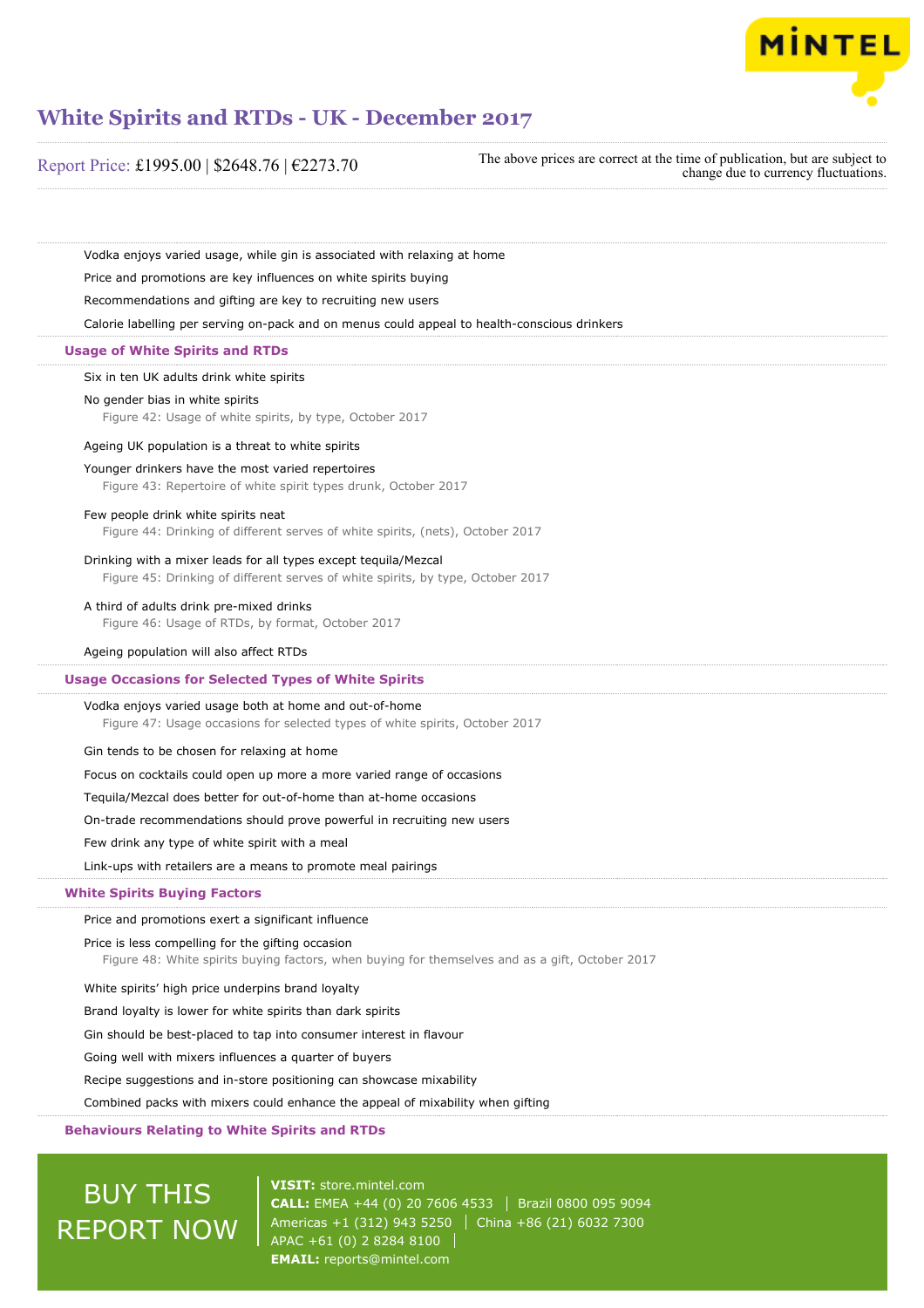

Report Price: £1995.00 | \$2648.76 | €2273.70

The above prices are correct at the time of publication, but are subject to change due to currency fluctuations.

Recommendations are key to recruiting new users

Discounts and 'shared wisdom' messages could act as incentives

Figure 49: Behaviours relating to white spirits and RTDs, October 2017

Influence of bartenders offers scope for trading users up

Spirits companies look to unlock the power of professional recommendations

Gifting is a key entry point for white spirits

Gin producers could push the 'shared moment' angle

Visual appeal enhances the gifting potential

Consumer concerns around sugar in RTDs pose a challenge and an opportunity

Smaller brands launch lower-sugar RTDs in 2017

On-pack charity pledges have wide appeal

Smaller players lead the way on charity link-ups

# **Attitudes towards White Spirits and RTDs**

On-pack calorie labelling per serving could appeal to health-conscious drinkers

Calorie labels on drinks menus can boost white spirits' appeal in the on-trade Figure 50: Attitudes towards white spirits and RTDs, October 2017

Strong interest in premium RTDs

Cocktails have a weak image for convenience

Subscription schemes could speak to consumer desire for convenience

**Appendix – Data Sources, Abbreviations and Supporting Information**

# Abbreviations

Consumer research methodology

### **Appendix – Market Size and Forecast**

Figure 51: Total volume sales of white spirits and RTDs, 2012-22 Figure 52: Forecast of UK sales of white spirits and RTDs, by value, best- and worst-case, 2017-22 Figure 53: Forecast of UK sales of white spirits and RTDs, by volume, best- and worst-case, 2017-22 Figure 54: Total volume sales of vodka, 2012-22 Figure 55: Forecast of UK sales of vodka, by value, best- and worst-case, 2017-22 Figure 56: Forecast of UK sales of vodka, by volume, best- and worst-case, 2017-22 Figure 57: Total volume sales of gin, 2012-22 Figure 58: Forecast of UK sales of gin, by value, best- and worst-case, 2017-22 Figure 59: Forecast of UK sales of gin, by volume, best- and worst-case, 2017-22 Figure 60: Total volume sales of white rum, 2012-22 Figure 61: Forecast of UK sales of white rum, by value, best- and worst-case, 2017-22 Figure 62: Forecast of UK sales of white rum, by volume, best- and worst-case, 2017-22 Figure 63: Total volume sales of tequila/Mezcal, 2012-22 Figure 64: Forecast of UK sales of tequila/Mezcal, by value, best- and worst-case, 2017-22

Figure 65: Forecast of UK sales of tequila/Mezcal, by volume, best- and worst-case, 2017-22

# BUY THIS REPORT NOW